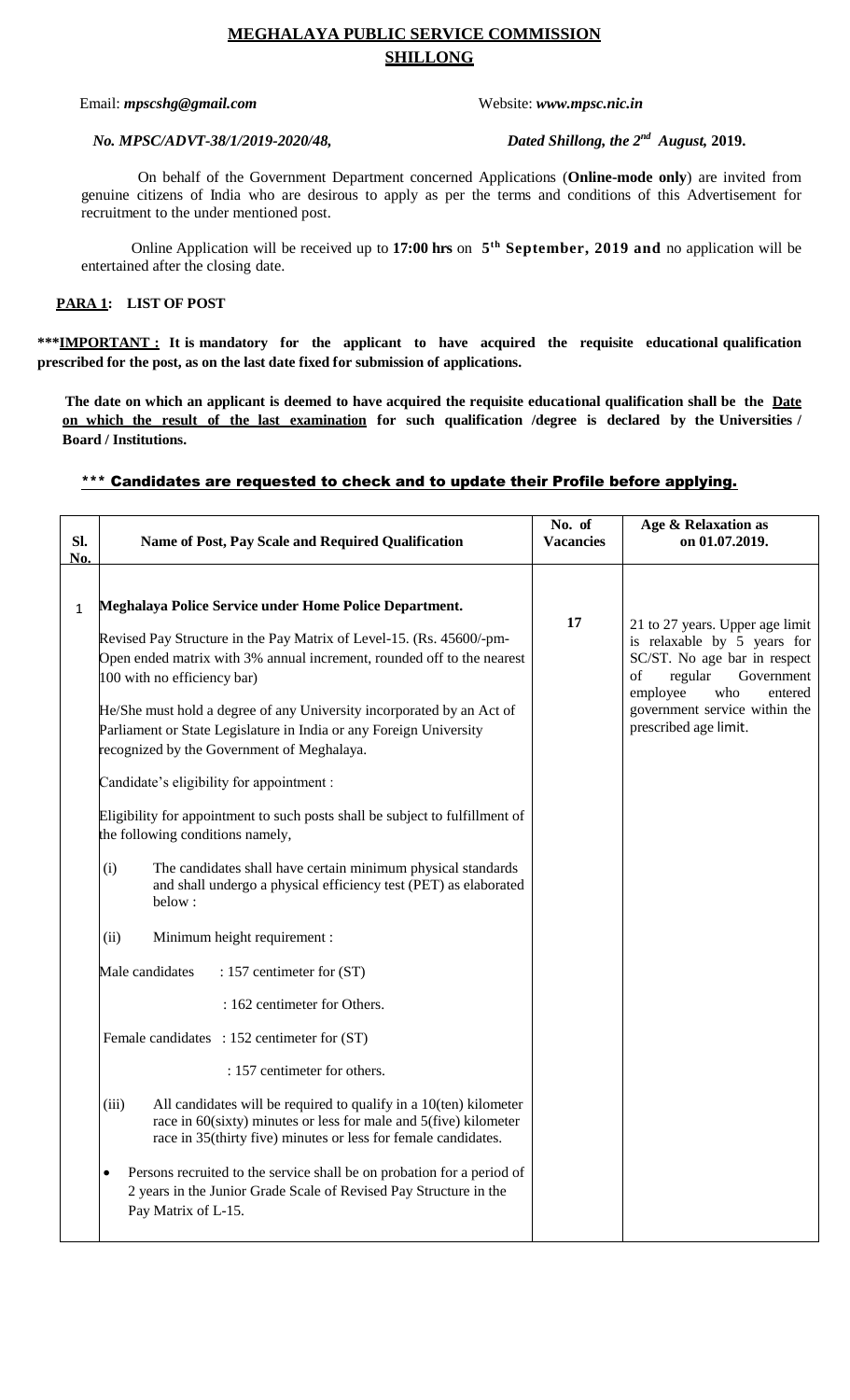### **For Persons with Physical Disabilities (PWDs), age is relaxable by 10 years (15 years for SC/ST) applicable to posts where reservation is admissible to PWD's as per Government notification No. PER (AR).150/88/Pt/282, Dtd. 25th January, 2012.**

 The date of birth to be accepted by the Commission is as entered in the Matriculation/Secondary School Leaving Certificate/or a Certificate recognized by an Indian University as equivalent to Matriculation or an extract from the official Registers duly Certified by the proper authority of the Board of School Education. Proof other than these, will not be accepted by the Commission.

#### **PARA 2: FEE (Inclusive of Examination Fee) Non-Refundable**

 Fee @ prescribed in the Table below is required to be paid through On-line mode only using the On-line payment gateway GRAS.

| <b>Post Description</b>                                                                                               | <b>Amount of Fee</b> | <b>Remarks</b>              |  |  |  |
|-----------------------------------------------------------------------------------------------------------------------|----------------------|-----------------------------|--|--|--|
| For the post at Sl.1                                                                                                  | $Rs.460/-$           | Half the rate for SC/ST who |  |  |  |
|                                                                                                                       |                      | are permanent residents of  |  |  |  |
|                                                                                                                       |                      | the State of Meghalaya.     |  |  |  |
| For Persons with Physical Disabilities (PWDs). Application Fee is exempted subject to furnishing of Disability        |                      |                             |  |  |  |
| Certificate to the Commission. (as per Notification No. PER (AR). 150/88/Pt. I/43 Dated 29 <sup>th</sup> April, 2015. |                      |                             |  |  |  |

#### **PARA 3: SUBMISSION OF APPLICATION**

 Candidates are to apply and submit their applications through Online mode only by clicking on the **"Online Application"** icon appearing in the MPSC website viz **[www.mpsc.nic.in.](http://www.mpsc.nic.in/)** Applications received through any other mode will not be accepted and will be summarily rejected.

 For candidates applying for the first time through Online mode, a one-time registration process is required to enable them to apply against the advertised vacancy/post. Kindly read the instructions on the web page carefully before applying. Last date for online application is **17: 00 hrs on 5 th September, 2019.**

 Candidates who have already registered with the Commission's website may log in and apply directly against the advertised vacancy/post indicated above.

### **PARA 4. Payment of Application Fees**

 Candidates who wish to apply may pay the application fees using any one the following modes of payment only:-

- (a) Debit cum ATM cards/Credit Cards/Net banking.
- (b) e-Challan (Cash Payment)

**Payment via SBI Net-banking/ ATM –cum Debit Cards :-** For payment using State Bank of India's Net – banking, please select e-payment and select State Bank of India in the Meghalaya ePayment Portal page.

**Payment via Net Banking/ATM-cum Debit card /Credit Cards of other Banks: -** For payment using Debit/ATM /Credits Cards or Net Banking of other banks, please select SBI e- Pay Payment Gateway and click Proceed for Payment.

**e-Challan/Cash Payment at any branch of SBI** : - Candidates may also opt for Cash Payment at any of the branches of SBI. For cash payment, please select Payment across Bank Counter. Fill in the required details, an e-Challan will be generated. Take a printout of the e-Challan and make the required payment at any branch of SBI. Please note that you need NOT submit the e-Challan to MPSC.

Kindly note that an additional amount in the form of Bank's commission may be applicable depending upon the mode of payment. **The amount once deposited shall not be refunded or adjusted against any other purpose.**

 In case of any problem being faced in the processing of the online application, applicants can contact the Office of the Meghalaya Public Service Commission directly in person or e-mail at **mpscshg@gmail.com** along with their phone numbers.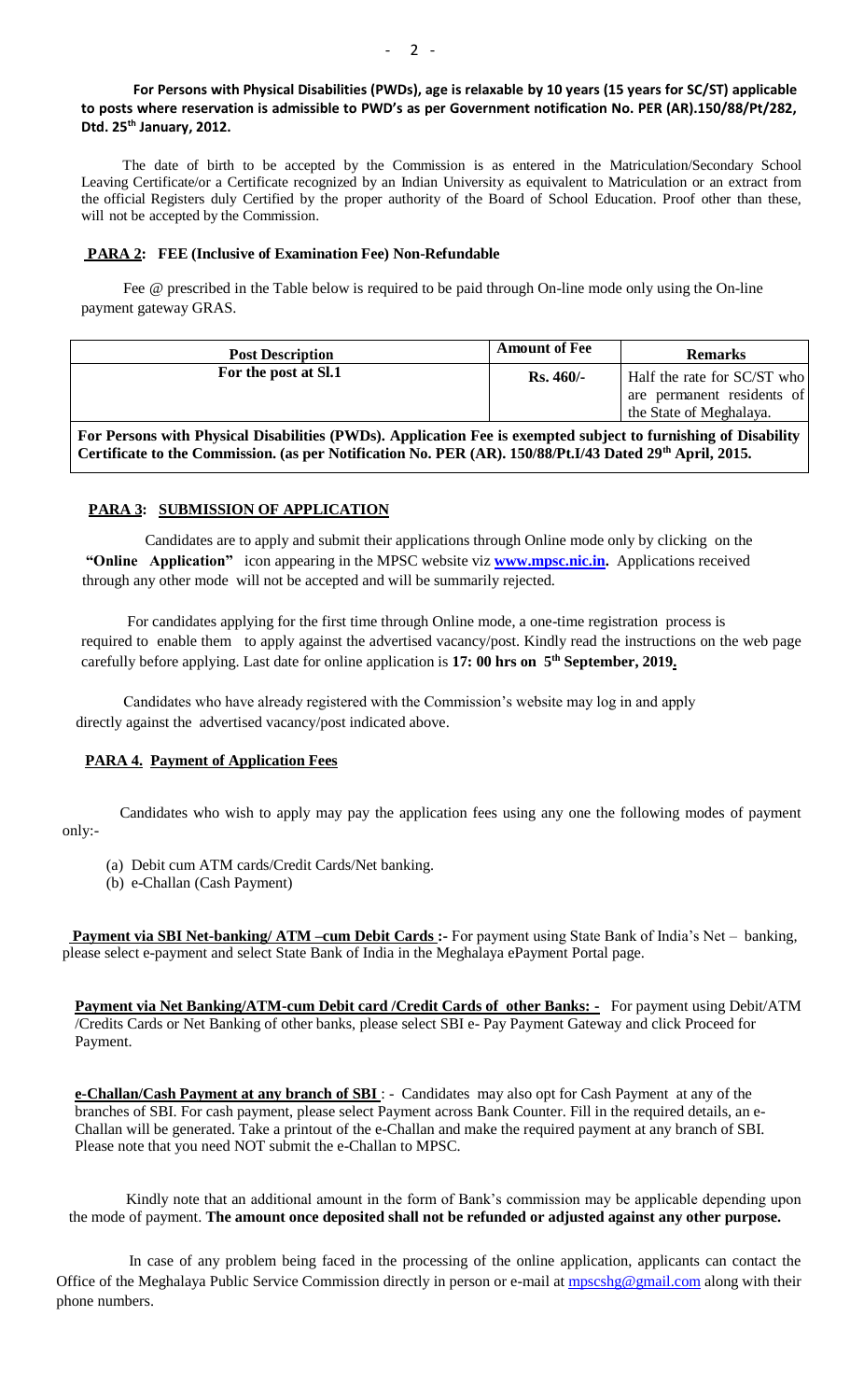### **PARA 5: INSTRUCTIONS**

- I. Applicants are advised to apply well in advance without waiting for the closing date.
- II. Candidate must appear for Written Test/Interview at his/her own expenses.

 Admission at all stages of the recruitment process for which the candidates are admitted by the Commission will be purely provisional and is subject to satisfying the prescribed eligibility conditions. If, on verification at any stage of the recruitment process, it is found that applicants/candidates do not fulfill any of the eligibility conditions, their candidature for the post will automatically be cancelled by the Commission without notice.

- III. **Syllabus (Combined MCS & MPS) 2006 can be downloaded from the MPSC website vi[z www.mpsc.nic.in.](http://www.mpsc.nic.in/)**
- IV. **Candidates should indicate Optional subjects for Preliminary and Main Examination separately as follows:-**

 **a. Optional subject (Prelims) : I \_\_\_\_\_\_\_\_\_\_\_\_\_\_\_\_\_\_\_\_\_\_\_\_**

 **b. Optional subject (Mains): I \_\_\_\_\_\_\_\_\_\_\_\_\_\_\_\_\_\_\_\_\_\_\_\_**

 **II \_\_\_\_\_\_\_\_\_\_\_\_\_\_\_\_\_\_\_\_\_\_\_**

**\*\*Candidates are to note that Optional subject once Opted cannot be changed.**

#### **PARA 6: RESERVATION OF VACANCIES**

As per Reservation Policy of the Government of Meghalaya.

### **PARA 7: COMMISSION'S DECISION ON ELIGIBILITY OF CANDIDATES**

Only preliminary scrutiny of the applications and other aspects will be undertaken before proceeding to the next stage of the recruitment and therefore, the acceptance of candidature will only be provisional. Candidates are advised to carefully go through the eligibility criteria prescribed for each post such as educational qualification, age, physical standards etc. and satisfy themselves that they are eligible for the posts, before applying. **After such scrutiny a "Proposed Rejection/ Ineligibility List" shall be published and hosted in the** Commission's website as well as in the Notice Board of the M.P.S.C Office/Cells. A candidate is allowed 15 **days time to file representation against such proposed Rejection. Original Certificates will be sought only from those candidates who qualify for the Personal Interview**. **If a candidate does not furnish the original certificates to substantiate his educational qualification his/her candidature will be cancelled and the Commission's decision in this regard shall be final. Candidates who have also not fulfill the requisite qualification as on the last date of receipt of application will not be eligible to apply for the post.** 

## **PARA 8: METHOD OF SELECTION**

 The final selection/ recommendation of suitable candidates against the vacancies notified in this Advertisement shall be made by the Commission through any of the following processes.

- 1. Typing Speed, English Composition and Stenography Test, in recruitment to post of Typist and Stenographer (All Grades) as the case may be.
- 2 (i). Written Examination (Where syllabus has been provided by the concerned Department)  $\Rightarrow$  Personal Interview.
	- (ii). Screening Test  $\implies$  Personal Interview
	- (iii) Screening Practical Test  $\implies$  Personal Interview
	- (iv) Preliminary Screening Test  $\implies$  Main Examination  $\implies$  Personal Interview
	- (v) Physical Efficiency Test  $\implies$  Preliminary Screening Test  $\implies$  Main Examination  $\implies$ Personal Interview.
	- (vi) Any other method as may be adopted by the Commission.

 **\*\*\*\*It will be the discretion of the Commission to cancel any processes mentioned above if found that Illegal/unfair means have been adopted during the conduct of the recruitment process.**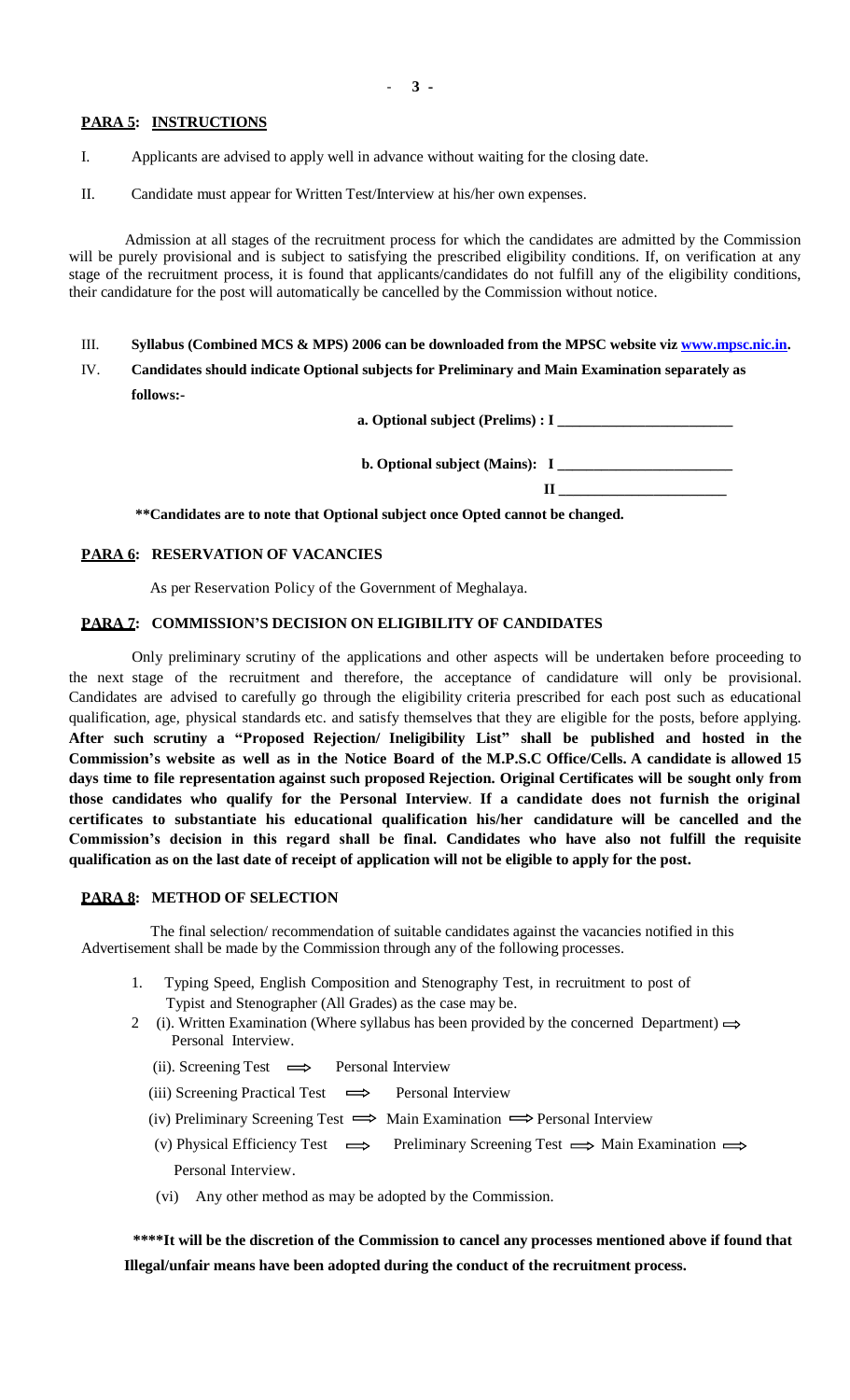I(a)- **Written Examination**- This shall be mandatory in respect of recruitments to posts where the Service Rules has specifically prescribed the conduct of such examinations. In such cases, the subjects, syllabus, total marks and pattern of examination shall be as notified by the concerned Government Department under such Rules.

II(b)- **Screening Test**- This shall be applied /conducted by the Commission in respect of all recruitments to those posts where the method of selection/Syllabus has not been prescribed by the Service Rules. The objective of the test is to shortlist the number of eligible candidates in recruitments where the number of candidates is disproportionately large compared to the available vacancies.

III(c)- **Screening Practical Test**- This shall be applied/conducted by the Commission in respect of all recruitments to those posts where the method of Skill Test has not been prescribed by the Service Rules.

IV(d)- **Preliminary Test**- The Commission may, at its discretion, decide to hold Preliminary Test in those categories of recruitment where the number of candidates are disproportionately large compared to the notified vacancies **or** may hold the Preliminary Test as per requirement in the syllabus provided by the Department concerned.

V(e)- **Personal Interview**- On the result of such Screening Test/ Screening Practical Test/ Written Examination, the Commission shall call such number of candidates as it may think appropriate to appear for the Personal Interviews. The principle/policy followed is as per decision made by the Commission on 28<sup>th</sup> July, 2017 with variation from 1:10 to 1:2.5 depending on the number of posts advertised.

VI(f)- **Main Examination**- On the basis of such Preliminary Tests, the number of candidates who shall be called to appear for the Main Examination shall not be more than 10(ten) times the number of vacancies declared.

VII(g)- **Physical Efficiency Test (PET)-** Wherever required and prescribed by the Service Rules the Physical Efficiency Test (PET) shall be conducted by the Commission assisted by a Medical Board duly constituted for the purpose, in accordance with the norms/standards and such specifications as prescribed under such Rules.

 **\*\*\*Only candidates who have produced all the required documents in original relating to their educational qualification, date of birth, caste, community and other certificates wherever required and prescribed by Rules will be deemed qualified to be called for Personal Interview.**

## **Multiple Choice OMR based Test-**

Screening Tests or Preliminary Screening Tests, where decided to be held, shall be of Multiple Choice OMR based Tests. The subjects for the Multiple Choice OMR based Tests shall be as follows:-

- **1. General English** Marks to be specified as per the standard and qualification for the post.
- **2. General Awareness & Aptitude Test** Marks to be specified as per the standard and qualification for the post .
- **3. Arithmetic/Mathematics** Marks to be specified as per the standard and qualification for the post.
- **4. For Technical post** relevant subjects will be included Marks to be specified as per the standard and qualification for the post .
- **5. Any other subject to be included as per the standard and qualification for the post.**

## **Essay Type Test** –

Written Examination/Main Examination where decided to be held shall be of Essay Type. The subjects to be notified for such essay type examination shall be strictly as per the syllabus forwarded by the concerned Department for the said post.